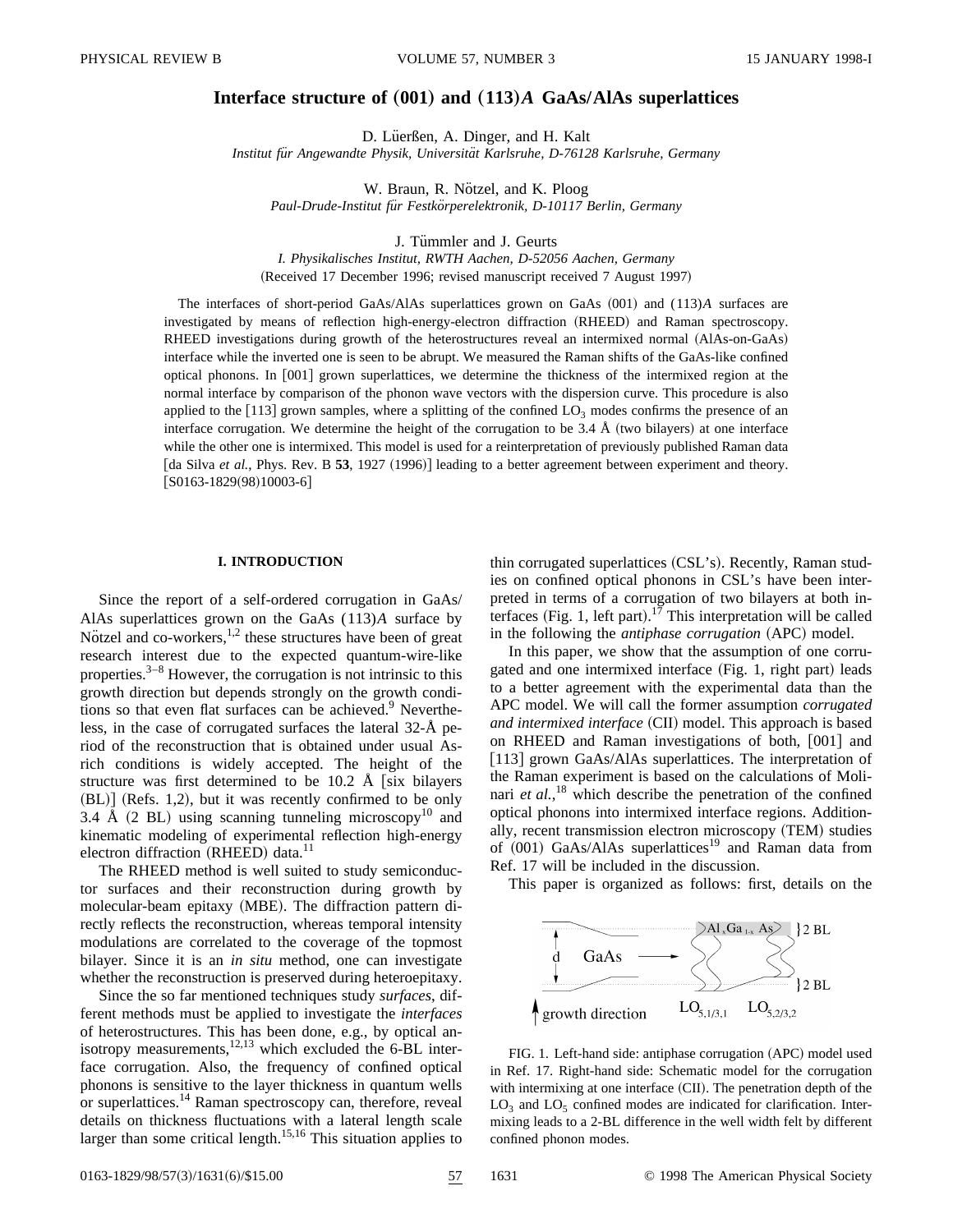investigated samples and on the experimental setup will be given. Based on the finding of asymmetric Ga segregation in RHEED measurements on  $(001)$  superlattices, we use Raman spectroscopy to determine an effective layer thickness and, therefore, also the thickness of the alloyed region at the AlAs-on-GaAs interface (Sec. III). In the next section (Sec. IV A) we will show by means of RHEED that a similar asymmetric segregation takes place in (113)*A* superlattices. Raman investigations further prove that the corrugation is preserved at only one interface (Sec. IV B). We will close the article with a summary  $(Sec. V)$ .

## **II. SAMPLES AND EXPERIMENTAL DETAILS**

Our  $(001)$  and  $(113)A$  samples were grown simultaneously by pulsed growth MBE, i.e., with a growth interruption of typically 30 s at each heterointerface. After oxide desorption at 580 °C, growth was typically initiated at 550  $\degree$ C. Then the sample was heated to approximately 600 °C, which was found from the relative maximum of the RHEED intensity oscillation amplitude to be the optimum growth temperature. The growth rates were 0.6 to 0.8  $\mu$ m/h. RHEED was used to adjust the  $As<sub>4</sub>$  pressure so that the 8  $\times$ 1 surface reconstruction of the (113)*A* surface, which corresponds to the corrugated surface, was maintained during growth. The sample misorientation was less than 0.1° for both orientations. *In situ* RHEED experiments were performed at incidence angles around 1° using an electron energy of 20 keV.

Samples with different layer thicknesses were investigated, and we will discuss the Raman data of two selected  $(001)/(113)$ *A* pairs of samples in detail. The  $[001]$  layer thickness of the  $(GaAs)_8/(AlAs)_8$  sample is  $(23 \text{ Å}/22 \text{ Å})$ with 180 periods. The  $(GaAs)_{11}/(AAs)_{10}$  sample has a thickness of  $(30 \text{ Å}/28 \text{ Å})$  and 140 periods. The layer thicknesses given by the growth rates were confirmed by x-ray diffraction. For both  $(001)$  superlattices  $(SL's)$  and  $(113)A$ CSL's, the thicknesses will be given in Å, e.g., 23/22 SL or 23/22 CSL for the first samples. This notation is unambigous since the layer thickness of both types of superlattices is equal when grown simultaneously, but not the number of bilayers in growth direction.

The Raman measurements were carried out at 80 K using the 4880 Å line of an  $Ar^+$  ion laser, which means offresonant excitation, and a SPEX 1403 double grating spectrometer with a multichannel detection resulting in a resolution of about 1  $cm^{-1}$ . All spectra were recorded in quasibackscattering geometry, i.e., with an angle of about 20° between incident laser beam and the surface normal. Typical Raman spectra for  $(001)$  and  $(113)A$  oriented samples are shown in Fig. 5.

For the  $(001)$  oriented sample [Fig. 5(a)], a spectrum in the scattering geometry in which the odd-numbered confined LO-phonon modes are symmetry allowed is shown. In the  $[001] ([100] [100] ) [001]$  scattering geometry the evennumbered modes can be measured. The resulting phonon energies will be used in the following discussion, although no spectrum is explicitly shown. A possibly observable splitting of higher LO phonon modes in (113)*A* SL's with corrugated interfaces can be resolved in the  $[113] ([332] [332]) [113]$  scattering geometry<sup>17</sup> [Fig. 5(b)].

# **III. ASYMMETRIC INTERFACE INTERMIXING IN** (001) **SUPERLATTICES**

Segregation of group-III atoms at heteroboundaries can be investigated, e.g., by *in situ* electron spectroscopy methods.<sup>20</sup> Recently, reconstruction-induced phase shifts (RIPS) of RHEED intensity oscillations have been used to study the interface structure of  $(001)$  GaAs/AlAs SL's.<sup>21</sup> These experiments reveal a significant segregation of Ga at the normal (AlAs-on-GaAs) interface, whereas an abrupt inverted (GaAs-on-AlAs) interface is found. Ga can still be detected typically 6–8 BL away from the nominal interface position. This does not imply that the intermixing degree is high that far away from the nominal heteroboundary. The actual effective thickness of the intermixed region cannot be deduced from the RHEED data since the diffraction pattern is not only sensitive to the surface reconstruction, but also to the density of terraces or steps. Therefore, quantitative measurements are difficult. We will determine the intermixed-layer thickness by the Raman measurements described below. TEM measurements confirm the asymmetric segregation of Ga at the heterointerfaces.<sup>19</sup>

The asymmetric segregation seems not to depend significantly on surface reconstruction and morphology, since a fractional layer of Sn floating on the surface during interface formation does not change the segregation behavior, although it completely changes the surface structure.<sup>22</sup> This independence of the growth details indicates a thermodynamically driven process. The different bond enthalpies of AlAs compared to GaAs  $(202.9 \text{ kJ mol}^{-1}$  and 209.6 kJ mol<sup>-1</sup>, respectively<sup>23</sup>) favor the incorporation of Ga in AlAs, while having a demixing effect for the other combination. Generalizing this idea, the asymmetric segregation behavior should also be maintained during growth on different crystal surfaces such as (113)*A*. This assumption is confirmed in Sec. IV.

We will now use Raman spectroscopy of confined optical phonons to investigate the effective thickness of the intermixed layer at the normal interface. The phonons confined in the GaAs well have effective wave vectors  $q_s = (s\pi)$ /  $(d+\delta)$  where *s* is the order of the confined mode, *d* is the thickness of the well seen by the phonon, and  $0 < \delta < 1$  is a phenomenological parameter characterizing the penetration length of the confined mode into the barrier. This  $\delta$  is usually assigned to the As layer common to both GaAs and AlAs which effectively increases the layer thickness. Since intermixing of an interface leads to a modification of the effective well width,<sup>18</sup> we will keep  $\delta=0$  and only modify the effective well width to fit the experimental data of the confined modes.

Intermixing effects have been studied theoretically, e.g., by Jusserand<sup>15</sup> and by Molinari *et al.*<sup>18</sup> Molinari *et al.* did the calculations especially for  $(001)$  GaAs/AlAs SL's in relation to Raman spectroscopy. The intermixing was assumed to be identical at both interfaces, and the intermixed regions were treated as  $Al<sub>0.5</sub>Ga<sub>0.5</sub>As mixed cystals. The essential result is$ the following: phonon modes with a high energy cannot penetrate into the disordered region whereas those with lower energy can. The effective well width can, therefore, differ for different confined phonon modes. This can be easily understood: the whole dispersion curve of the GaAs-like LO-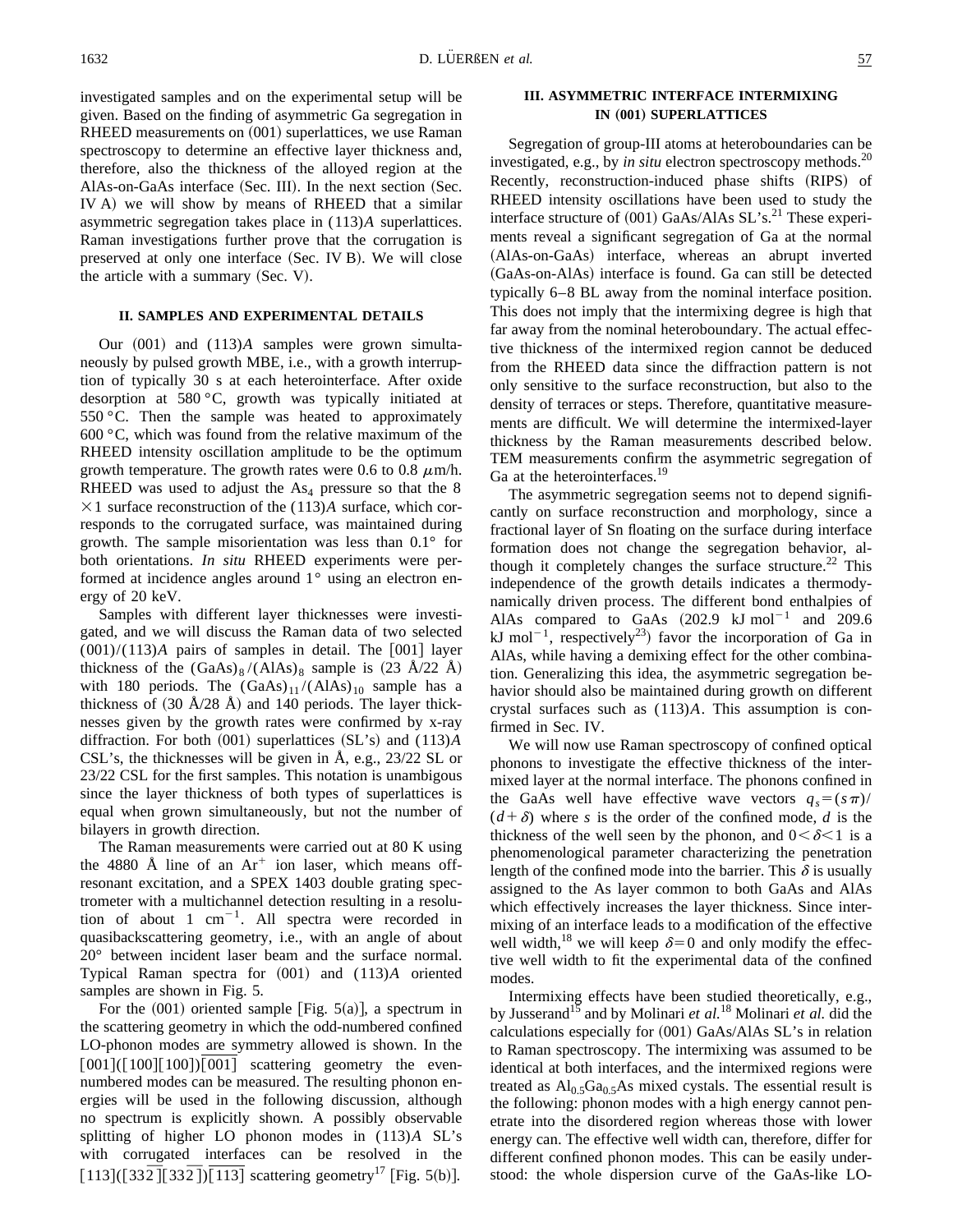

FIG. 2. GaAs LO-phonon [001] dispersion with confined mode frequencies for 23/22 SL ( $\Box$ ), 30/28 SL ( $\triangledown$ ), 25/40 SL ( $\triangle$ ), and  $34/26$  SL ( $\circ$ ). The effective wave vectors have been calculated in  $(a)$  using a constant GaAs well width, while in  $(b)$  an energydependent penetration into an intermixed heteroboundary is applied. The difference between open, gray, and black filled symbols equals 1 BL. The sketch illustrates the modes applicable for the 30/28 SL.

phonon mode is shifted towards lower energies in  $Al_xGa_{1-x}As$  relative to its value in GaAs. This is illustrated in Fig. 2(b) for an Al content of 40% and  $60\%$ ,  $^{24}$  respectively. For energies in the region where the dispersion curves of GaAs and  $Al_xGa_{1-x}As$  do not overlap, the barrier for the GaAs confined modes consists of AlAs at the inverted interface and of  $Al_xGa_{1-x}As$  at the normal interface. For energies below some critical wave number the  $Al_xGa_{1-x}As$  region belongs to the well, and the barrier consists of AlAs on both interfaces.

Now we will apply these ideas to determine the effective well thickness in the  $(001)$  superlattices. Figure 2 shows the known LO-phonon dispersion relation for bulk GaAs (Ref. 25) together with experimentally determined phonon mode energies for several samples. The wave vectors in (a) are calculated for the average layer thicknesses obtained by xray diffraction. Obviously, all data points are shifted towards lower **q** values relative to the dispersion curve. It means that the confined LO phonons feel a reduced GaAs well thickness compared to the data obtained by x-ray diffraction. Having the RHEED analysis in mind, this behavior is expected since this determination of the wave vectors does not take into account that the effective well thickness seen by the confined phonons is modified (i.e., reduced) due to intermixing of the normal interface.

In order to determine explicitly the effective well width of the 23/22 SL and 30/28 SL, we change the thickness that is used for the calculation of the phonon wave vectors in units of 1 BL. The phonon energies are fixed and given by the experimental values. Then we compare the resulting wave vector—energy pairs with the dispersion curve [Fig. 2(b)]. For the open symbols, we calculated the wave vectors with the nominal layer thicknesses, for the gray and the black ones the effective well width has been reduced by 1 and 2 BL, respectively. For the phonon modes with wave numbers

down to  $\approx 285$  cm<sup>-1</sup> the black data points are in very good agreement with the dispersion curve. Thus we can conclude that intermixing reduces the effective GaAs well width by 2 BL. For modes with lower energies, penetration into the intermixed region becomes important. This is expected since here the GaAs LO-phonon dispersion in GaAs begins to overlap with the GaAs-like one in  $Al_xGa_{1-x}As$  with a reasonably high Al content. With rising mode order the penetration depth increases, as is illustrated in the inset of Fig. 2 for the case of the 30/28 SL  $(\nabla)$ . This behavior is reflected in the fact that on the one hand the black data points increasingly deviate from the dispersion. On the other hand, good agreement is again achieved if a penetration of the order of 1  $(gray symbols)$  or 2 BL (open symbols) into the intermixed region is introduced.

To summarize this section, from the interpretation of RHEED we know that the normal interface is intermixed and the inverted one is abrupt. Applying this to the interpretation of Raman measurements, we determine the effective width of the GaAs well for the GaAs-like confined LO-phonon modes in  $(001)$  superlattices. We will now study the interface structure in the more complex  $[113]$ -oriented corrugated superlattice system.

### **IV. INTERFACE INTERMIXING AND CORRUGATION IN** (113)A SUPERLATTICES

#### **A. RHEED investigations in pulsed growth MBE**

The problem in investigating the (113)*A* SL's by means of the RIPS is the fact that the GaAs, the AlAs, and the  $Al_xGa_{1-x}As$  surfaces show the same reconstruction (in Fig. 3 for a sample slightly misoriented towards the screen). This means that there cannot be a phase shift due to the change in surface reconstruction at the heterointerface. The usual approach of evaluating the oscillation phase is, therefore, not practicable. In addition, no RHEED intensity oscillations are observed for AlAs homoepitaxy on this surface. We therefore have to resort to the measurement of absolute RHEED intensities.

A typical pulsed RHEED measurement is shown in Fig. 4 with the measurement geometry included in the inset. For GaAs homoepitaxy and at the beginning of AlAs heteroepitaxy, oscillations are observed. These could only be found at low incidence angles at the marked position. This position corresponds to a forbidden reflection in the kinematically simulated diffraction diagram of the surface structure, $11$  confirming the multiple scattering nature of the diffraction process leading to oscillations.

For our purpose, however, the average diffracted intensity during the sequence is more interesting. It remains almost constant during the GaAs cycles, where pronounced oscillations can be seen at the beginning of each pulse. We can, therefore, be sure that the surface smoothes during the growth interruptions. During the growth of AlAs, the situation is much different: the average intensity rises slowly and is still gaining during the third pulse. Furthermore, the intensity level shows a memory effect after the growth interruptions. Therefore, it cannot be a measure of the surface roughness, since the surface smoothes during the recovery period. For this reason, we can correlate the average intensity to the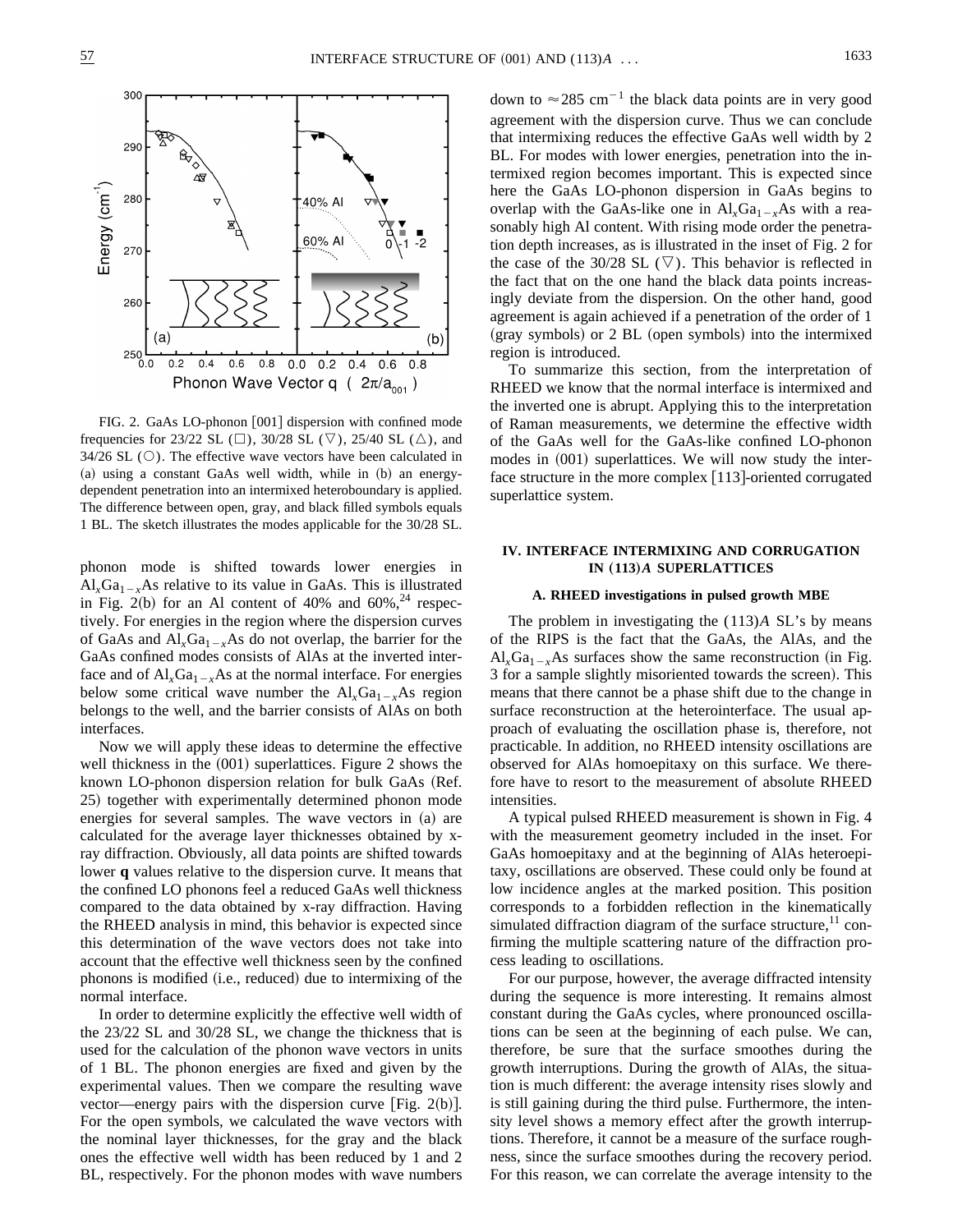

FIG. 3. RHEED patterns for (a) the GaAs and (b) the AlAs (113)*A* crystal surface along [33 $\overline{2}$ ]. The sample temperature was 605 °C using 20 keV electrons at an incidence angle of 1.2°. The sample is miscut by 0.9° towards the screen.

material composition. At the beginning of GaAs heteroepitaxy (at  $300 s$  in Fig. 4), the intensity change is fast, similar to the observed phase change in RIPS on  $(001)$  superlattices.

Interpreting the RHEED average intensity as a measure for material composition, we observe a relatively slow decreasing Ga content for growth of AlAs on GaAs, while the GaAs-on-AlAs interface is sharp. The intensity during AlAs growth does not saturate even after the third pulse (corresponding to  $40-\text{\AA}$  layer thickness), whereas it reassumes the GaAs value basically during the first GaAs bilayer. This allows us to conclude that, similar to the  $(001)$  orientation, there is strongly asymmetric Ga segregation for the (113)*A* interfaces. This implies that the normal interface is intermixed, whereas the inverted interface is abrupt. The intermixing does not affect the surface reconstruction. The latter is maintained throughout growth, which is proved by the constant RHEED pattern.

Since the RHEED experiments show that one interface is abrupt while there is Ga segregation at the other one, we propose the following interface structure: the distribution of the group-III atoms has a corrugationlike profile at the in-



FIG. 4. RHEED intensity evolution for a GaAs-AlAs pulsed growth sequence on  $(113)A$  along the  $\lceil 332 \rceil$  azimuth. The measurement geometry is shown in the inset. The electron energy was 20 keV with an incidence angle of 0.7°. The sample temperature was 602 °C using an As<sub>4</sub> pressure of  $1.7 \times 10^{-3}$  Pa. The growth rates were 1.5 Å/s for GaAs and 1.3 Å/s for AlAs.

verted interface and is smeared out at the normal interface. We will test this proposal by Raman investigations in the following section.

## **B. Raman studies of confined optical phonons and discussion of the interface models**

If there were a corrugated interface, one should ask if confined optical phonons averaged over this structure. A criterion similar to confinement of electrons in a steplike heterostructure can be examined:<sup>15,16</sup>

$$
\lambda_c = \frac{d\sqrt{m_z/m_{xy}}}{s\sqrt{2\Delta d/d}},
$$

where *d* is the layer thickness,  $\Delta d$  is the height of the corrugation, *s* is the order of the confined mode, and  $m_z$ ,  $m_{xy}$ are the masses in growth direction and perpendicular to it, respectively. It is reasonable to assume an isotropic phonon mass, which is the curvature of the phonon dispersion at the G point. For relevant layer thicknesses and mode order *s*  $\geq$ 3 the critical length  $\lambda_c$  is smaller than the period of the corrugation  $(32 \text{ Å})$ . We should, therefore, be able to observe a splitting of the confined LO modes with order 3 and higher, which is due to different phonon wave vectors **q** corresponding to different layer thicknesses  $(Fig. 1, right part)$ .

We will now discuss the Raman spectrum for the 23/22 CSL plotted in Fig.  $5(b)$ . It was recorded in the  $[113] ([332] [332]) [113]$  scattering geometry in which LOphonon scattering is only weakly allowed. A splitting of the  $LO<sub>3</sub>$  phonon is clearly observable, the peaks are labeled  $LO_{3,1}$  and  $LO_{3,2}$ , respectively. We can exclude that the second peak is a  $LO_5$  mode because the resulting **q** vector would be far too large to be compatible with the phonon dispersion. Different layer thicknesses can be excluded by a comparison with the properties of the simultaneously grown [001]-oriented superlattice. Its Raman spectrum in the  $[001] ([100] [010] ) [001]$  scattering geometry [Fig. 5(a)] exhibits a small linewidth of the  $LO_1$ -phonon mode  $(2 \text{ cm}^{-1})$ and shows no splitting of the  $LO<sub>3</sub>$  mode. We can conclude that there is only one GaAs layer thickness inside the sample.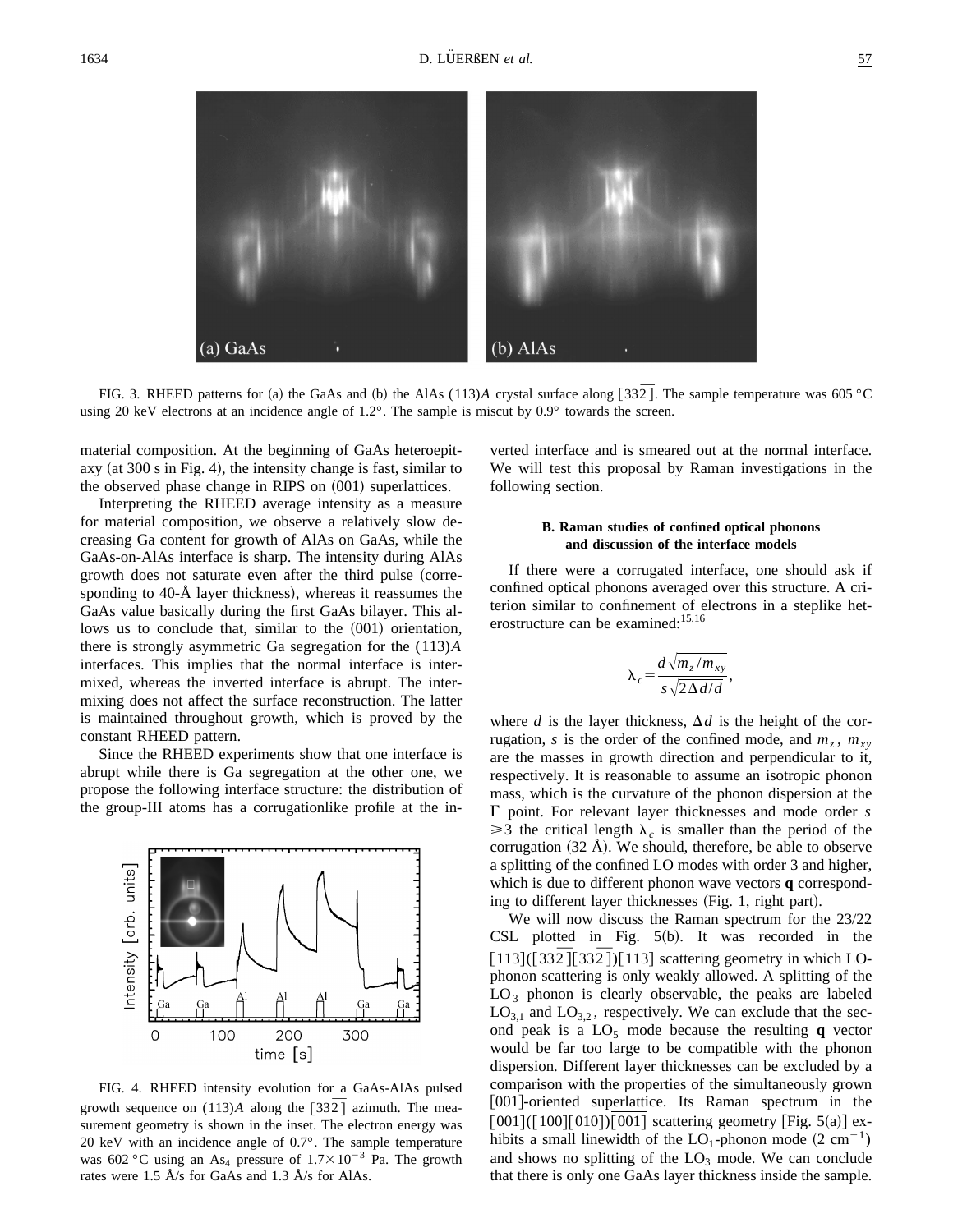

FIG. 5. Raman spectra for the  $23/22$  SL  $(a)$  and  $23/22$  CSL  $(b)$ in the  $[001]$ ( $[100]$  $[010]$  $[001]$  and  $[113]$ ( $[332]$  $[332]$ ) $[113]$  scattering geometries, respectively. In  $(b)$ , the splitting of the  $LO<sub>3</sub>$  mode can be clearly observed.

This fact is also proved by photoluminescence and photoluminescence excitation measurements (not shown here). The spectrum of the CSL [Fig.  $5(b)$ ] shows the TO<sub>3</sub> confined mode which was not resolved so clearly in previously published Raman data. $26-28$  Summarizing these facts, the samples are of good quality. The splitting of the confined  $LO<sub>3</sub>$  and deviations of the confined modes from the dispersion relation will, therefore, have their origin in the interface properties of the sample under investigation. The 30/28 CSL has very similar properties in Raman spectroscopy.

We will now use the different interface models to calculate the wave vectors in growth direction and compare the resulting data points with the dispersion relation. Figure 6 shows these data points for the 23/22 CSL  $|part (a), \Box$ , and  $\blacksquare$ ] and 30/28 CSL [part (a),  $\nabla$ , and  $\nabla$ ]. Previously published data from Ref. 17 are given in Fig. 6(b) ( $\circ$  and  $\bullet$ ). In



FIG. 6. GaAs LO-phonon dispersion relation in the  $[113]$  direction together with the data points for the splitted modes in  $(a)$  the 23/22 CSL ( $\Box$ ,  $\blacksquare$ ) and the 30/28 CSL ( $\nabla$ ,  $\nabla$ ) and (b) for the data of Ref. 17 ( $\circlearrowright$ ,  $\bullet$ ). The open symbols indicate the APC model; the full ones belong to the CII model for the interface structure.

all cases, the open symbols represent analysis according to the APC model (Fig. 1, left part), whereas the wave vectors for the filled symbols have been calculated by means of the CII model (Fig. 1, right part).

In the APC model, there are no degrees of freedom. On the other hand, there is one parameter in the CII model that is the effective reduction of the GaAs well width. In the APC model, the data points have a fixed place in the wave vector– energy diagram. The determination of the effective GaAs well width in the CII model is achieved by shifting the data points on the q axis onto the dispersion curve. However, this method is not arbitrary since the relative distance on the q axis for the splitted modes is fixed in the model.

The results of the analysis in the case of the 23/22 CSL and the  $30/28$  CSL are the following (see Fig. 6): first, the relative distance on the q axis agrees with a 2-BL corrugation at one interface for both samples. This can be most easily verified in the case of the 23/22 CSL, where the  $LO_3$ , data points coincide for both the APC and the CII model, but the wave vectors for the  $LO_{3,1}$  mode differ. The wave-vector calculation in terms of the CII model fits better to the theoretical prediction. Second, the  $LO<sub>3</sub>$  modes feel a reduction of the GaAs layer by 1 BL and 4 BL for the 23/22 CSL and the 30/28 CSL, respectively. The strong deviation of the data points from the dispersion relation in case of the 30/28 CSL using the APC assumption cannot be explained within the frame of this model. These two facts favor the CII model over the APC model.

The best test for the CII model is expected from the data of Ref. 17, since in this case phonons in a wider energy range are found [see Fig.  $6(b)$ ]. As in the case of  $(001)$  grown SL's, we should be able to demonstrate the different penetration of the confined optical phonons into the intermixed region. By calculating the wave vectors according to the APC model, the data points scatter around the dispersion curve. On the other hand, all points fit well in the CII model using 2 BL larger penetration for the  $LO_5$  than for the  $LO_3$  modes, respectively.<sup>29</sup> The difference of the well-width reduction felt by different confined modes is comparable to the amount determined in the case of  $[001]$  SL's and seems, therefore, reasonable.

We conclude that the corrugation exists at only one heteroboundary with a height of 2 BL. The deviation from the theoretical prediction is minimized for calculation of the wave vectors using the CII model, and we are able to determine the penetration of the confined modes into the intermixed heteroboundary.

#### **V. SUMMARY**

We have shown evidence by means of RHEED and Raman spectroscopy that in  $(001)$  and  $(113)A$  GaAs/AlAs superlattices the inverted interface is sharp while the normal one is intermixed. Splittings in higher-order odd LO modes in (113)*A* grown samples show that one interface is corrugated with a corrugation height of  $2 BL (3.4 \text{ Å})$ . We are able to determine the penetration of the confined phonon modes into the intermixed interface regions.